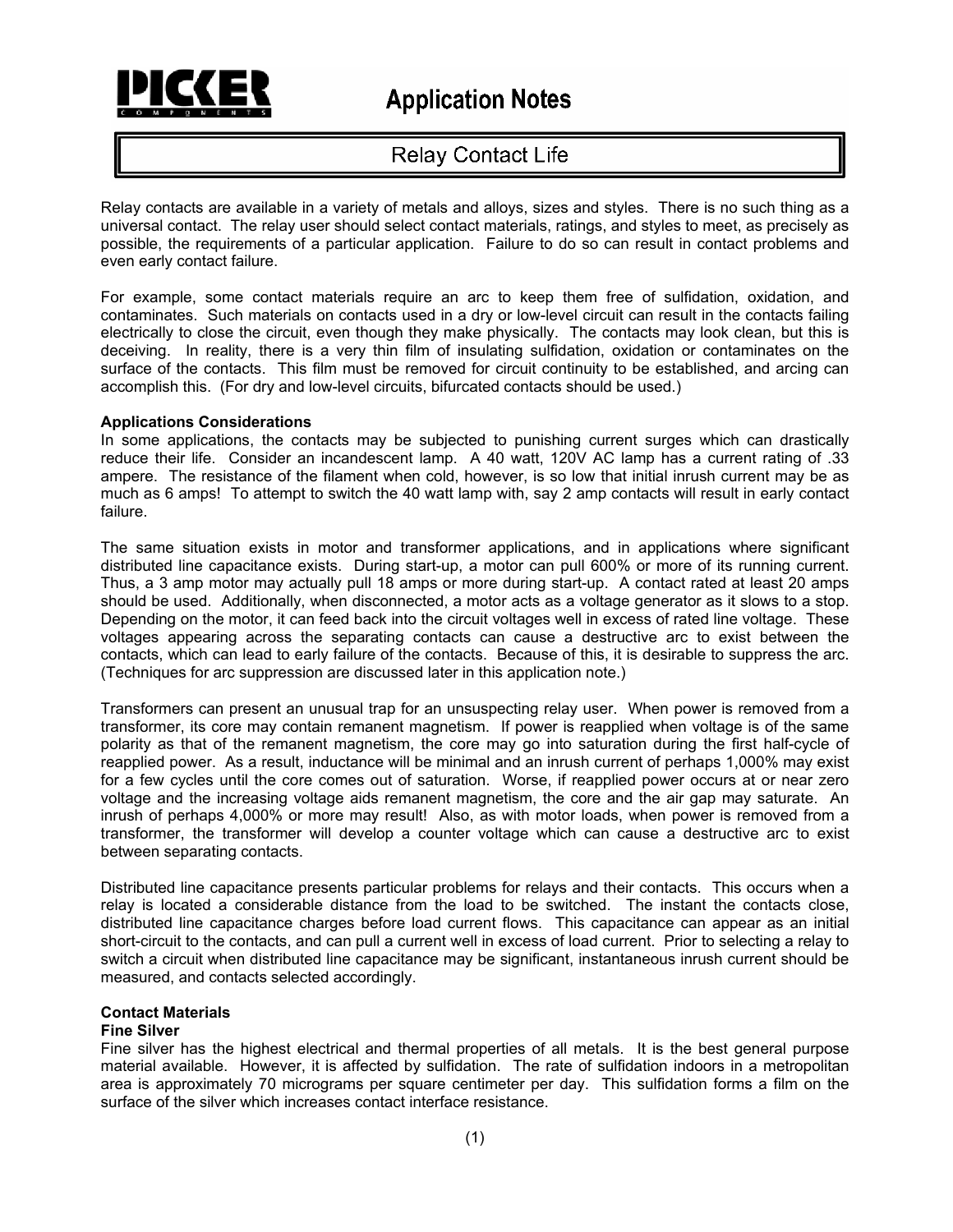Because silver and silver alloys sulfidate, contact pressures must be great enough to break through this film. (Controlled arcing will also be helpful in that it burns off the sulfidation, and contact over travel wipes away the residue.) While such pressures have no appreciable effect on silver cadmium contacts, they do result in increased material wear of fine silver contacts. Also, an interface voltage of several tenths of a volt can result with fine silver contacts because of the sulfide film. This film has been known to capture and imbed airborne dirt. Breaking through this film generates electrical noise. Because of this, fine silver contacts are not used for low-level switching, such as audio circuits. Rather, fine silver and silver alloy contacts are for use in circuits of 12 volts, 0.4 ampere, or more.

#### **Gold-Flashed Silver**

For relays which must sit idle for long periods of time before initial operation, sulfidation of silver contacts can result in an impregnable contact interface resistance. Instead of specifying silver contacts for such applications, gold-flashed silver contacts should be specified. Gold flashing on each contact results in minimal sulfidation, and provides good electrical make upon contact. Because gold has a low boiling temperature, the flashing will burn off after just a few switch cycles if arc voltage and current is exceeded. The silver underlayment is then exposed, and may develop a sulfide film. Unless this situation can be tolerated, gold-flashed contacts should not be subjected to arcing.

# **Gold Overlay**

A common contact for use in dry-and low-level circuits is gold overlay. The overlay is of sufficient thickness that it should not wear through to the base metal unless subjected to arcing conditions.

#### **Silver Nickel**

Depending on the application, material transfer may be quite prevalent with fine silver contacts. Typically, material tends to accumulate in the center of one contact, while the loss of material on the other contact leaves a hole, or "pit." This pitting may cause premature contact failure. In such an application, it may be desirable to use fine grain silver contacts. These contacts are alloyed with 0.15% nickel, which gives the contacts a fine grain structure. As a result, material transfer is evenly distributed across the entire surface of the contact and the contacts last longer.

#### **Silver Cadmium Oxide**

Silver cadmium oxide contacts have long been used for switching loads that produce a high energy arc. Silver cadmium oxide contacts are less electrically conductive than fine silver contacts, but have superior resistance to material transfer and material loss due to arcing. They do exhibit greater interface resistance between mated contacts, and also a slightly greater contact assembly heat rise. The minimum arc volt generating of silver cadmium oxide is 10 volts and, like fine silver contacts, the silver in this alloy will oxidize and sulfidate. Therefore, an arc is necessary to keep these contacts clean.

#### **Silver Tin Indium Oxide**

Silver tin indium oxide contacts, which are becoming quite popular, exhibit better resistance to arc erosion and welding than silver cadmium oxide contacts. They are even less electrically conductive, though, and are harder than silver cadmium oxide contacts. They have greater interface resistance between mating contacts and, therefore, a greater voltage drop and heat rise. At the present time, silver tin indium oxide is more expensive than silver cadmium oxide, and many relay users limit its use to applications such as incandescent lamp loads and capacitors where there is a massive inrush current during contact bounce. For low and medium power resistive and inductive loads, silver cadmium oxide is still the most commonly used.

#### **Silver Copper Nickel**

Silver copper nickel contacts are for use in high inrush DC applications such as incandescent lamps and capacitive loads. These contacts exhibit good resistance to welding.

# **Gold Silver Nickel Alloy**

Gold silver nickel alloy contacts are for use in switching loads generally of less than one ampere, and are characterized by less electrical noise on make and break than fine silver contacts. Gold diffused silver contacts offer characteristics similar to gold silver nickel alloy, but are less expensive.

# **Palladium**

Palladium contacts do not sulfidate or oxidize, and so offer extremely low electrical noise levels. They have an electrical life expectancy of approximately 10 times that of fine silver contacts. However, because of relatively poor conductivity properties, load currents are limited to about 5 amperes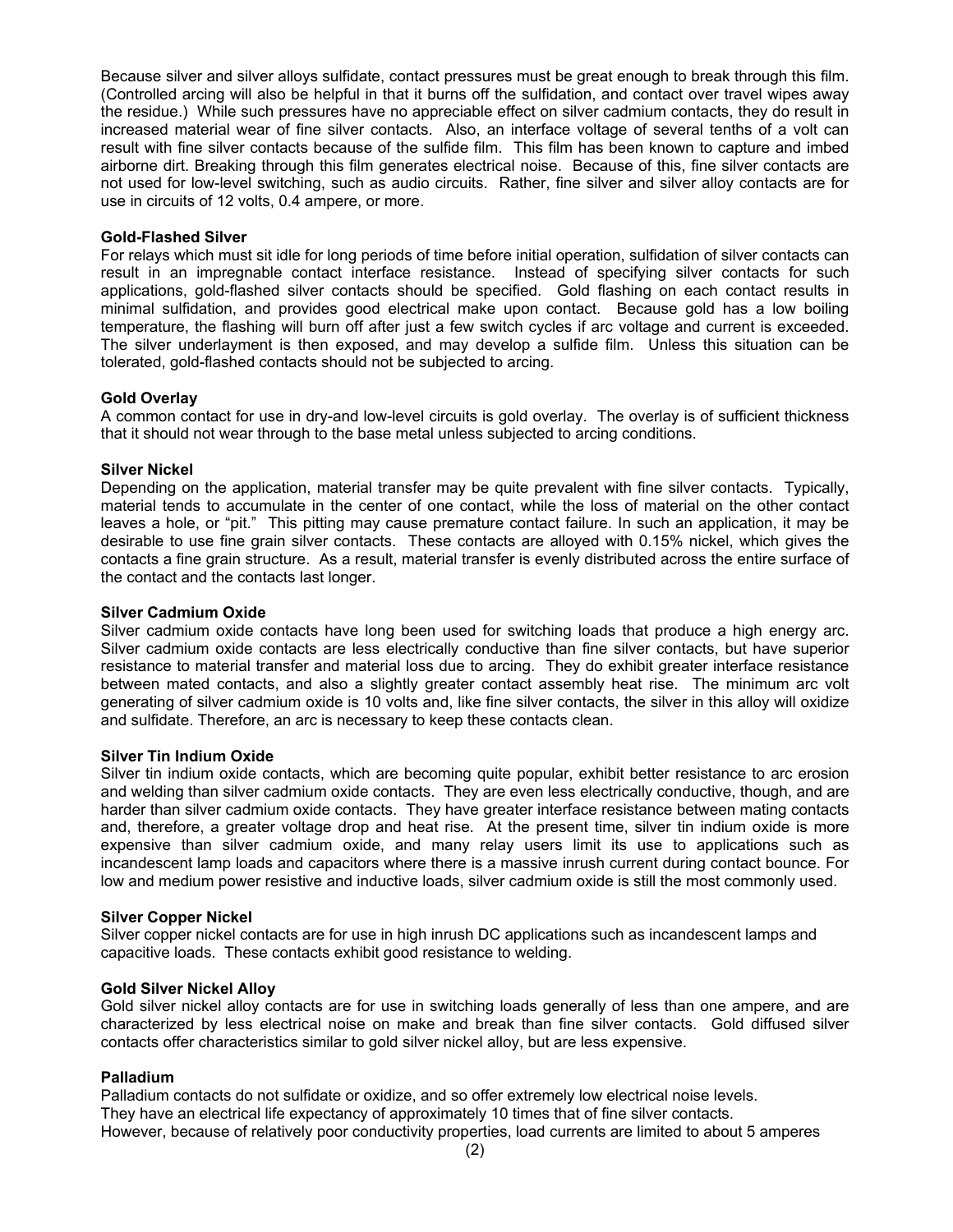Palladium contacts require .006" to .012" overtravel to insure good wiping action. Because of this, they are used primarily on telephone-type relays— that is, relays on which the contact arms are parallel to the length of the coil, and on which such overtravel is easy to obtain. Also, palladium contacts should be bifurcated to help insure circuit continuity on contact closure.

# **Tungsten**

Tungsten contacts are for use in high voltage applications, usually where highly repetitive switching is required. Tungsten has a melting temperature of 3,380oC which gives it excellent arc-erosion resistance. Tungsten may develop troublesome oxide films, especially when used as the anode contact in some DC applications. Therefore, tungsten is often used as the cathode contact, and a palladium alloy used as the anode contact. Such a combination also minimizes contact interface resistance and material transfer.

# **Mercury**

Mercury has a melting temperature of -38.87oC. Thus, as used in relays, it is in a liquid state. Mercury will cling to the surface of any clean metal, and is used as the contacts in mercury-wetted reed relays. It has good electrical conductivity and, being liquid, there is no material transfer buildup from contact to contact. Any such material transfer is negated by the fact that when the contacts open and the mercury returns to the pool in the bottom of the relay, fresh mercury takes its place at the very next switch operation. Mercury has a boiling temperature of 357oC. Because of this, mercury contacts cannot switch currents of more than a few amperes.

# **Contact Life**

The electrical life expectancy of general purpose and power relays is generally rated to be 100,000 operations minimum, while mechanical life expectancy may be one million, 10, or even 100 million operations.

The reason electrical life is rated so low compared with mechanical life is because contact life is application dependent. The electrical rating applies to contacts switching their rated loads. When a set of contacts switches a load of less than rated value, contact life may be significantly greater. For example, 25 amp, 240V AC, 80% P.F. contacts may be expected to switch such a 25 amp load in excess of 100,000 operations. If these contacts are used to switch, say, a 5 amp, 120V AC resistive load, however, life may be in excess of a million operations. Rated electrical life also takes into consideration arc destruction of the contacts. By use of appropriate arc suppression, contact life may be lengthened.

| <b>Material</b> | Electrical<br>Conductivity<br>%IACS | <b>Melt</b><br>Voltage | <b>Arc</b><br>Voltage | Arc<br>Current |
|-----------------|-------------------------------------|------------------------|-----------------------|----------------|
| Cadmium         | 24                                  |                        | 10                    | 0.5            |
| Copper          | 100                                 | 0.43                   | 13                    | 0.43           |
| Gold            | 77                                  | 0.43                   | 15                    | 0.38           |
| Nickel          | 25                                  | 0.65                   | 14                    | 0.5            |
| Palladium       | 16                                  | 0.57                   | 15                    | 0.5            |
| Silver, fine    | 105                                 | 0.37                   | 12                    | 0.4            |
| Tungsten        | 31                                  | 0.75                   | 15                    | 1.0            |

# **Table 1 -**

Table 1 lists some arc voltage and current values for several different metals. An arc will ignite if both minimum arc voltage and current are exceeded. However, there will be no arc if load current at a given minimum arc voltage is less than the minimum arc current for that voltage. Likewise, there will be no arc if load voltage (or counter emf) is less than the minimum arc voltage of the contact metal.

As stated, an arc may be necessary in order to burn off the contacts any sulfidation, oxidation or contaminates. However, by its very nature, an arc is destructive.

For maximum contact life, the arc should be suppressed as quickly as possible as soon as it ignites. Such arc suppression may be accomplished using techniques presented in this application note.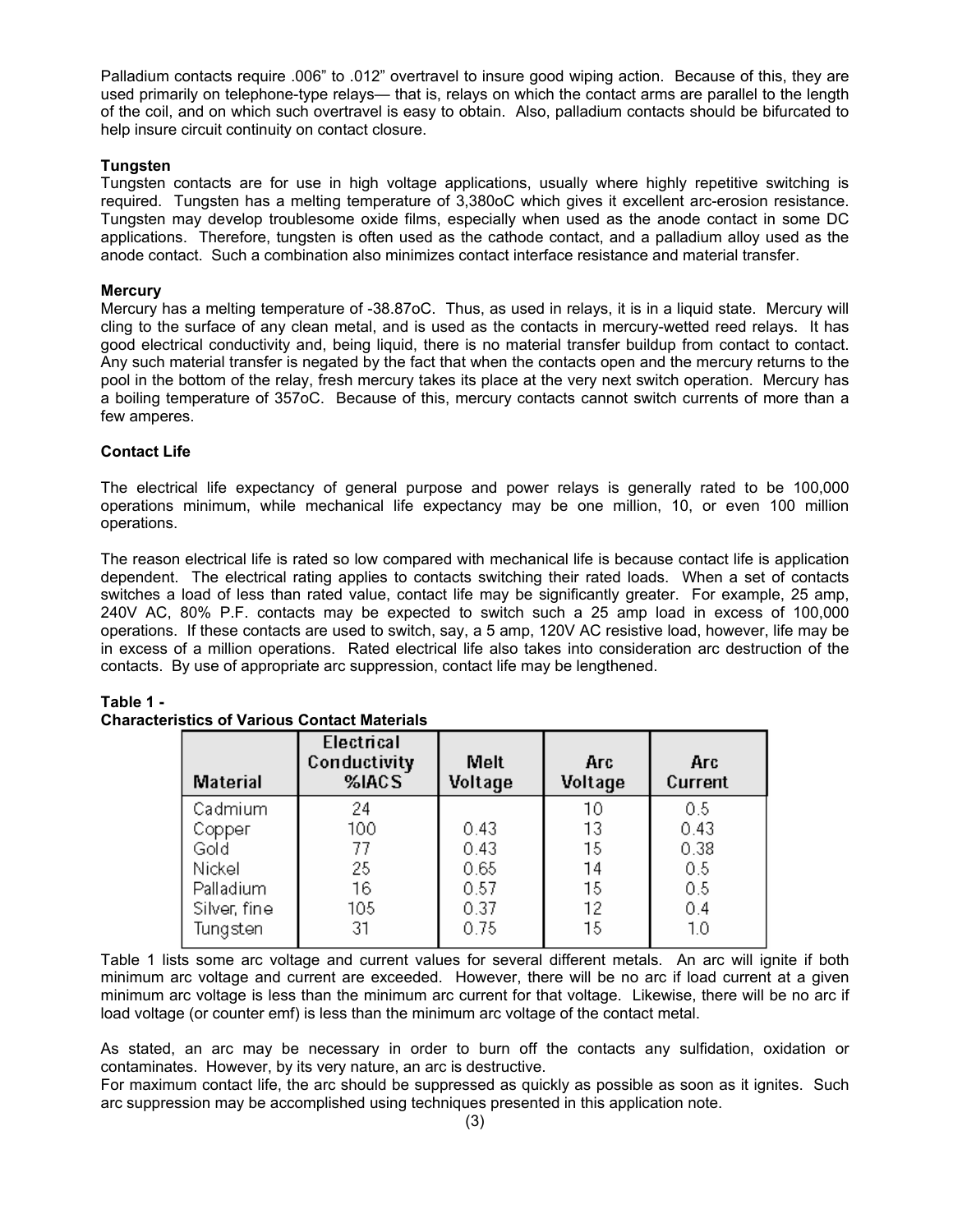At voltage and current values of less than those required to ignite an arc, a spark may occur between separating contacts. This spark is a capacitive discharge, and is weak compared with an arc. Even so, the spark may be sufficient to keep sulfidation, oxidation, and contaminates from building up on the contacts. (Note: arc suppression has little, if any, effect on contact sparking.)

Contact life is terminated when the contacts stick or weld, or when excessive material is lost from one or both contacts and a good electrical make is not possible. These conditions are the result of cumulative material transfer during successive switching operations, and of material loss due to splattering.

#### **Material Transfer and Material Loss**

Material transfer occurs as a result of I<sup>2</sup>R heat. As switch contacts begin to separate, the area of contact diminishes. Load current flowing through this increasingly constricted area generates heat which causes the contact material to melt, then boil. The liquified metal tends to collect on the cathode contact because that contact is cooler than the anode contact. Material transfer also occurs during arcing. However, under this condition, material transfer is from cathode to anode—the amount of transfer being dependent on the severity and duration of the arc, and the type of contact material used. Because contact material migrates first one way, then the other, the ideal arc suppression technique would be to quench the arc just as the anode recovers all of the material lost to the cathode just prior to the arc striking. However, this is impractical even to attempt.

Material **loss** is due primarily to splattering of the molten and boiling metal as contacts bounce on make. Such loss can be significant over the course of tens of thousands of operations, and the only practical way to minimize it is by arc suppression. Arc suppression quickly quenches the arc, thereby holding contact temperatures lower.

In DC applications, metal migration is predictable in that one contact is always negative, and the other, positive. In AC applications where switching is at random, either contact may be negative or positive when arcing occurs. Migration will not be in the same direction each time the switch opens, and material loss from either contact should not be significant—unless load conditions cause splattering.

Not all AC applications incorporate random switching, however. In some applications, the relay is operated at a set rate or frequency. In such instances, the contacts break load current at the same approximate point on the sine wave. That is, the same contact is always positive, and the other negative at the instant of contact separation. Material transfer during arcing will always be in the same direction. In such applications, contact arc suppression may be necessary.

This is not to say that arc suppression is not needed on random-switching AC applications. On the contrary, arc suppression can help control the loss of contact material due to splattering of the molten metal. That is, when the arc is suppressed, contact temperature is held to a minimum.

Controlled arcing of short duration can be beneficial in actually achieving the rated life of the contacts. As stated, this is because such arcing burns off of the contacts any deposits that might prevent electrical make. Such control is achieved by arc suppression. Unless arcing and/or contact overtravel cleans the contacts, films may develop on the contact surfaces, or foreign matter may collect. For this reason, it is best to apply general purpose and power relays only in applications where load voltage (or counter emf) and current is in excess of the arc voltage and current ratings of those contacts.

# **Contact Protection**

Perhaps the most popular method of quenching an arc between separating contacts is with an R-C network placed directly across the contacts. As the contacts just begin to separate and an arc ignites, load current feeding the arc will be shunted into the capacitor through the series resistance, depriving the arc of some of its energy. As a result, arc duration will be shortened and material loss will be minimized. **Contact Protection Diagram** 

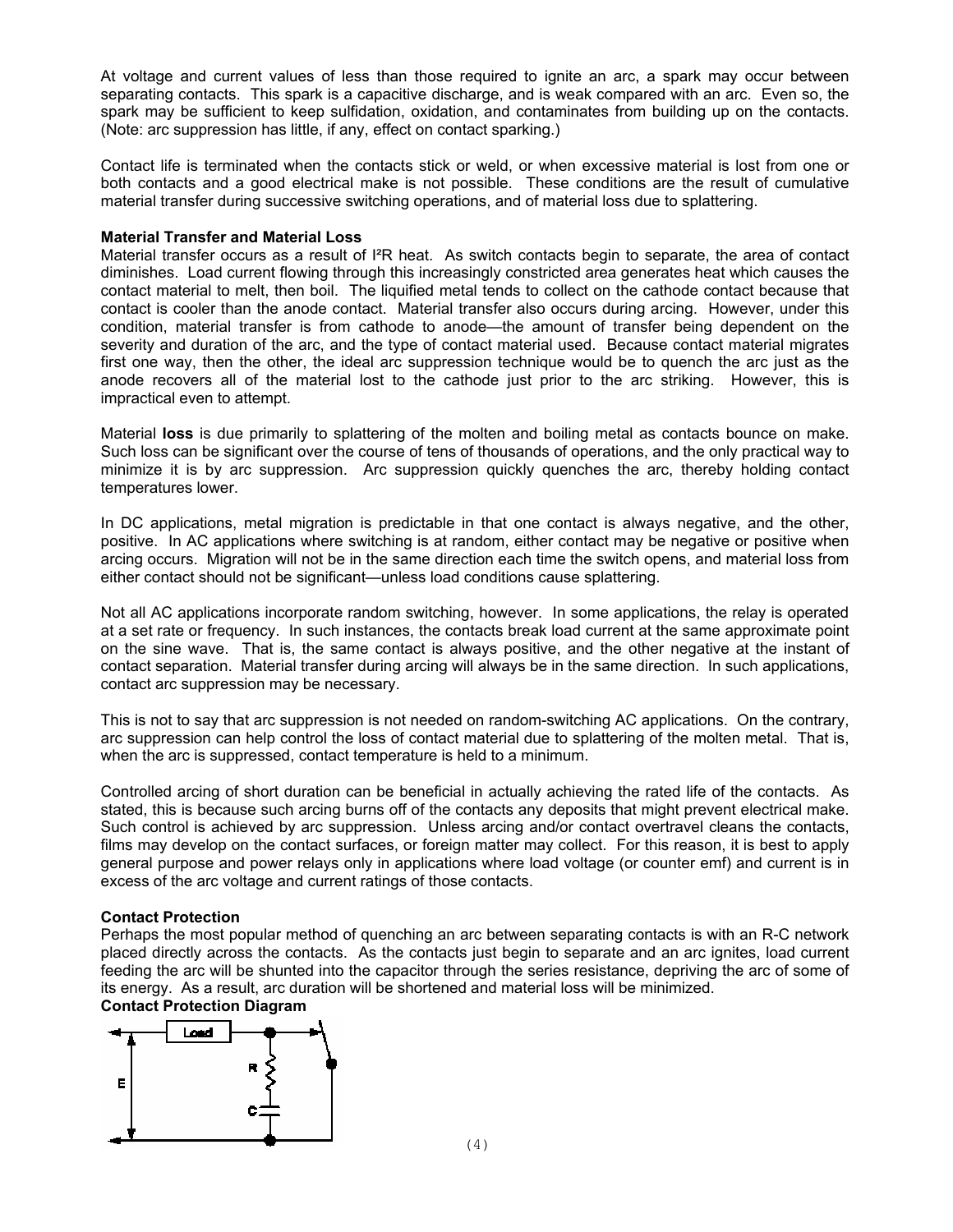Theoretically, the ideal arc suppression method would simply be a capacitor placed directly across the contacts. However, with no resistor in the circuit, when the contacts make, there is nothing to limit capacitor discharge current. This nearly instantaneous discharge current can generate a brief, but severe arc that may cause welded contacts, depending on contact material and characteristics. Thus, the resistor is necessary to limit capacitor discharge current. However, there is one drawback. That is, the resistor tends to isolate the capacitor from the very contacts the capacitor is supposed to protect. Because of this, the amount of resistance should be kept as small as possible.

Many relay users are unfamiliar with the selection of a capacitor for arc quenching service. To begin with, AC differs from DC in that AC crosses zero 120 times per second for 60 Hertz service while DC, of course, is continuous current. In AC service, the capacitor need not be as large as in DC service because the AC arc will extinguish at a zero crossover point. In DC service, the capacitor must continue to shunt load current away from the contacts until the contacts separate far enough apart for the arc to extinguish.

#### **Capacitor Selection**

Assume a DC application of 28 volts, 5 amperes. Further assume an R-C network is needed that will result in contact voltage of perhaps 15 volts 1 µsec. after the contacts have separated. Since the value of resistance should be as small as possible, a 2 ohm resistor might be chosen. At 2 ohms, peak capacitor discharge current will be 14 amperes at time zero. Depending on contact material and size, this 14 amperes may be quite acceptable for such a short period of time.

Contact voltage .that is, arc voltage.-at any given instant of time is simply the sum of the voltage drop of the resistor and the capacitor voltage. Select a capacitor voltage of, say, 10 volts. The remaining 18 volts must appear across the 5.6 ohm load and the 2 ohm resistor. Thus, instantaneous capacitor current is:

$$
1 = \frac{E}{R} = \frac{18V}{7.6\Omega} = 2.4 \text{ ampere.}
$$

and the voltage drop of the 2 ohm resistor is 4.8 volts. Arc voltage, therefore, one microsecond after contact separation is  $4.8V + 10V = 14.8V$ , or about 53% of supply voltage.

To determine the size of capacitance needed, the basic equation for capacitor voltage may be used:

$$
e_{\rm e} = E(1 - e^{-\text{trRC}})
$$

Rearranging the equation to solve for capacitance gives 1.1 µfd.

c = 
$$
\frac{-t}{[I_n(1-\frac{e_0}{E})]R}
$$
 = 1.1 x 10<sup>6</sup> farad

Where:  $t = 1 \mu$ sec.

 $e_e = 10$  volts = capacitor voltage at time t.<br> $E = 28$  volts (for AC, use peak value).  $R = 2.0 \text{ ohms}.$ 

The next question concerns capacitor construction. Can the capacitor withstand discharge surge currents? When the contacts close, the capacitor will discharge through the resistor. For a 1 µfd. capacitor and a 2 ohm resistance, the time constant is:  $R \times C = 2 \times 1$  µfd. = 2.0 µsec.

To determine discharge di/dt:

i = C 
$$
\frac{dv}{dt}
$$
 = 1 x 10<sup>6</sup>  $\frac{28 x .63}{2.0 x 10^6}$  = 8.8A<sub>avg</sub> /  $\mu$ sec.

where; .63 is the capacitor voltage loss during one time constant

$$
\text{of 2.0}\,\mu\text{sec.}
$$

This di/dt isn't very severe and a wide variety of capacitors should be able to withstand it. However, the di/dt of a 5 ampere 240 volt AC application would be 107A/ µsec. at peak of the AC line-.that is, 340 volts; and capacitor selection\* should be made accordingly.

Of course, di/dt may be lowered by a larger value of resistance to limit capacitor discharge current even more. But, the greater the value of resistance, the less effect the capacitor has on the arc.